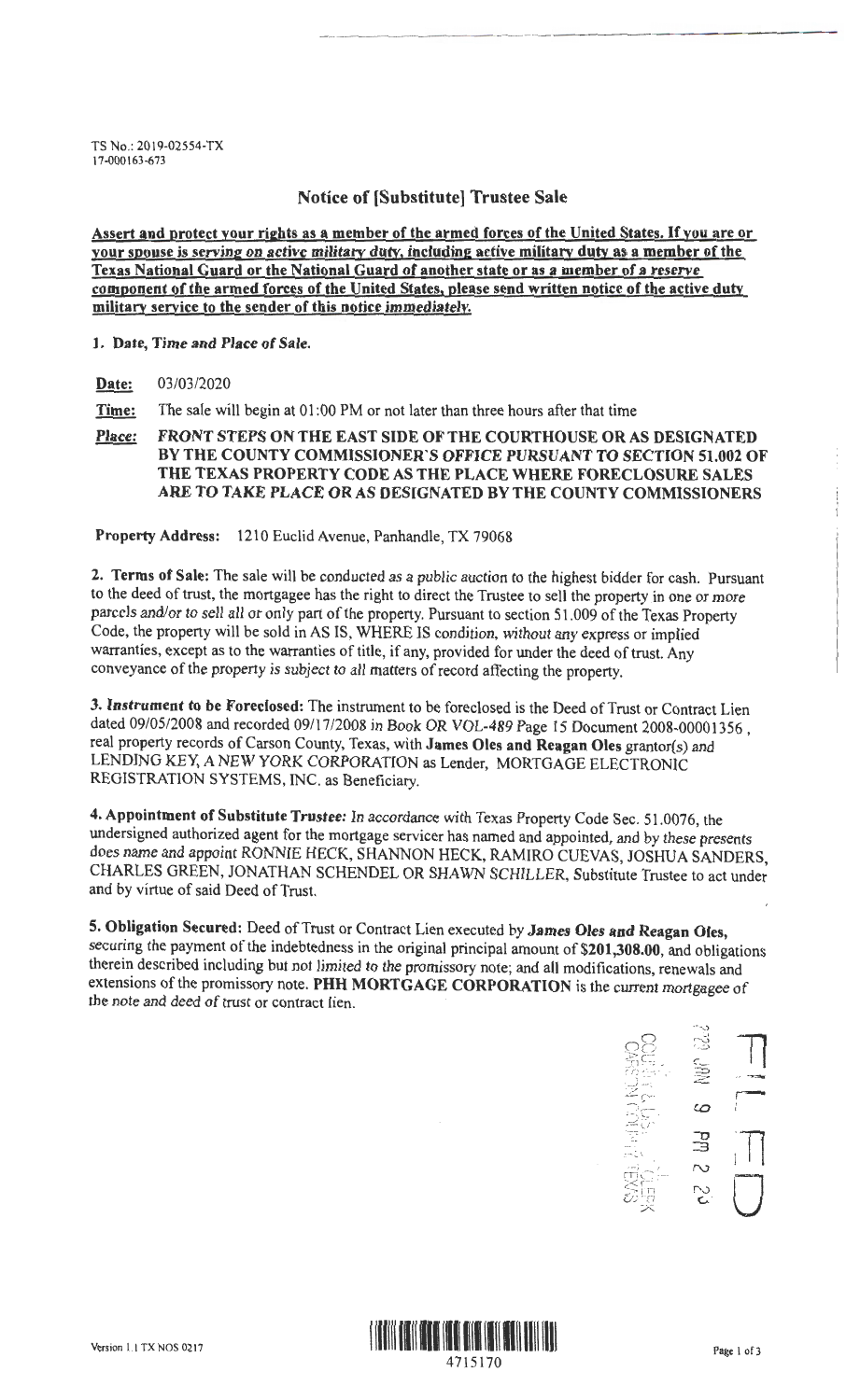TS No.: 2019-02554-TX 17-000163-673

# **Notice of [Substitute] Trustee Sale**

**6. Default:** A default has occurred in the payment of indebtedness, and the same is now wholly due, and the owner and holder has requested to sell said property to satisfy said indebtedness.

7. **Property to be sold:** The property to be sold is described as follows:

**All of Lots 11 and 12, in Block 97, WARE'S ADDITION to the town of Panhandle, Carson County, Texas, according to the duly recorded map or plat thereof, recorded in Volume 1, Page 13, Plat Records and in Plat Cabinet 1, Slides 21,& 22, Carson County, Texas.** 

**8. Mortgage Servicer Information:** The Mortgage Servicer is authorized to represent the Mortgagee by virtue of a servicing agreement with the Mortgagee. Pursuant to the Servicing Agreement and Texas Property Code § 51.0025, the Mortgage Servicer is authorized to collect the debt and to administer any resulting foreclosure of the lien securing the property referenced above. **PHH Mortgage Corporation,** as Mortgage Servicer, is representing the current mortgagee, whose address is:

**C/0 PHH Mortgage Corporation 1 Mortgage Way Mt. Laurel, NJ 08054 Phone: 877-744-2506**